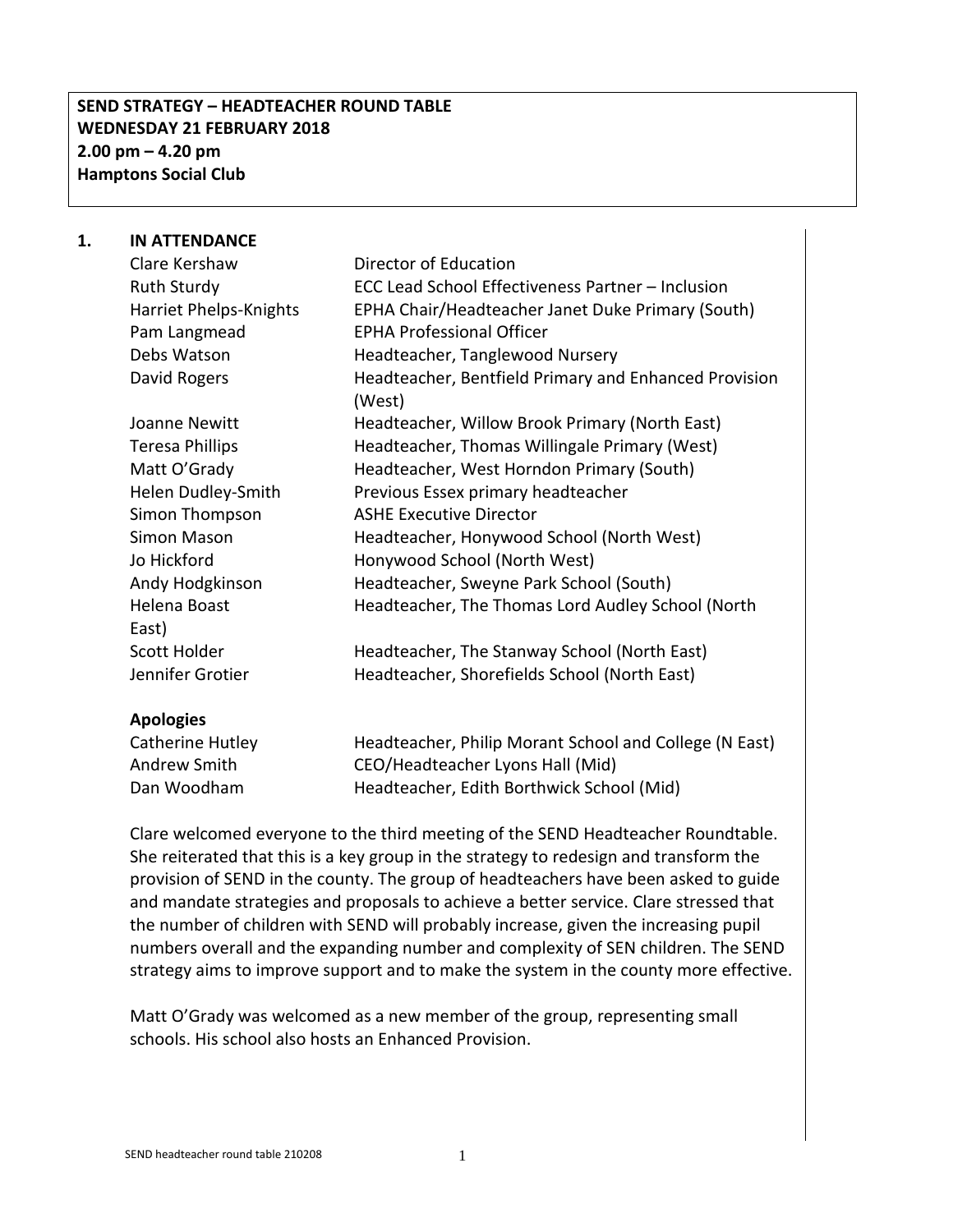## **2. HIGH NEEDS BLOCK REVIEW FEEDBACK**

As discussed at the previous meeting, the LA is undertaking a review of the High Needs Block (HNB) – this work is being led by Liz Cornish, working with Notty Stone (analyst).

Notty Stone has undertaken a series of interviews with headteachers from all phases and categories of schools, and Ruth shared a draft presentation which collated the information she gathered.

|           | <b>Mainstream only</b> | <b>Enhanced</b><br><b>Provision</b> | <b>Special</b> |
|-----------|------------------------|-------------------------------------|----------------|
| Secondary | 4                      | 3                                   | 0              |
| Primary   |                        |                                     |                |
| Other     |                        |                                     |                |

Profile of participants

| <b>Area</b>       | <b>Respondents</b> |
|-------------------|--------------------|
| Mid               | 5                  |
| <b>North East</b> | 5                  |
| South             | 5                  |
| West              | 2                  |
| Other             | $\mathcal{L}$      |

Respondents came into the sessions with a pessimistic view of SEN in Essex. Frequently used descriptions included: unfair, post-code lottery, inconsistent, under-funded, slow, disorganised, mixed, archaic.

A number of policies were proposed for consideration, including:

### **Head Teacher Associations to direct/deliver SEND outreach**

- The use of Heads associations was widely rejected, over concerns on capacity & expertise to commission, review and deploy services
- They don't want the HT associations to become a branch of the Local Authority, and take over their role. Other systems such as Enhanced Provisions or various Teaching School Alliances were suggested as alternatives
- Organising training as well as evaluating impact was seen as a conflict of interest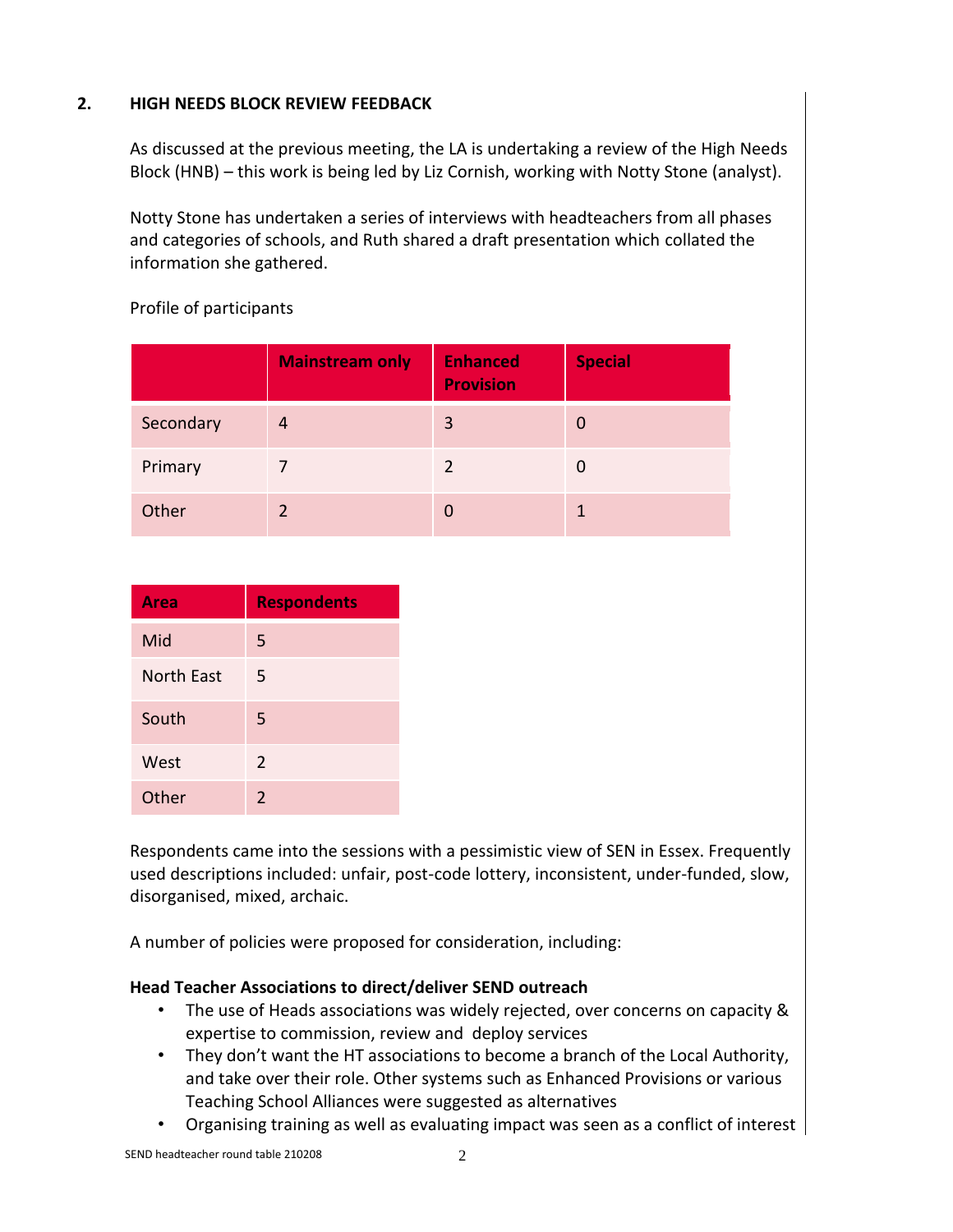Clare and Ruth were both unsure where this proposal had originated, and it was agreed by all that this was not a viable or workable option.

# **Systems to hold schools to account**

- There is a divide over whether a "kite-mark" style system would work, with some favouring it and some not.
- Deep scepticism over the ability to hold any one failing to meet inclusivity guidelines to account, regulators seen as uninterested or without teeth.
- Doubts over if non-compliance could be properly proven, as everyone had second hand accounts of malpractice, but no hard evidence

# **Funding for SEN support**

- Whilst allowing early access to support is greatly favoured, any funding needs to be kept in place for at least a medium term (e.g. 4 school terms) as anything shorter was perceived to make it difficult to enact provision (e.g. needing to offer at least year long contracts)
- But there are concerns that the system would favour those schools with the capacity to submit applications well, and smaller schools whose need might be greater will be left behind and would need something to ensure fair access

# **Reform of Enhanced Provision**

- The greater role for EPs was widely welcomed, and those heads from EPs seemed keen to take the leadership opportunities such changes represented
- Concerns were raised around ensuring the stability of cash flow to protect the level of specialist knowledge held inside the units

# **Strengthened Early Years Identification & Intervention**

- Considered very much needed
- Needs to consider how this will link up with other Early years settings, such as private nurseries and child minders
	- There is currently a deal of repetition in the One Planning/EHCP process as a child moves from nursery to school
- Greater Outreach from exemplar/specialist settings was welcomed
- Schools are seeing an increased in mixed/multiple needs so specialists need to be skilled in more than just single subject
- A whole family approach may also be beneficial

All the concepts but one were well received

- Headteacher Association led SEND training was largely rejected in its initial form
- Progress as a measure to evaluate success of any policy is extremely complex and whilst there was no disagreement to using it in principal, it was always with the caveat that it has to be carefully constructed
- There were concerns over the stability of funding for the policies fears that funding will only be provided short term, and then cut off suddenly leaving things hanging
- There was concern over the emphasis on decreases in the success indicators,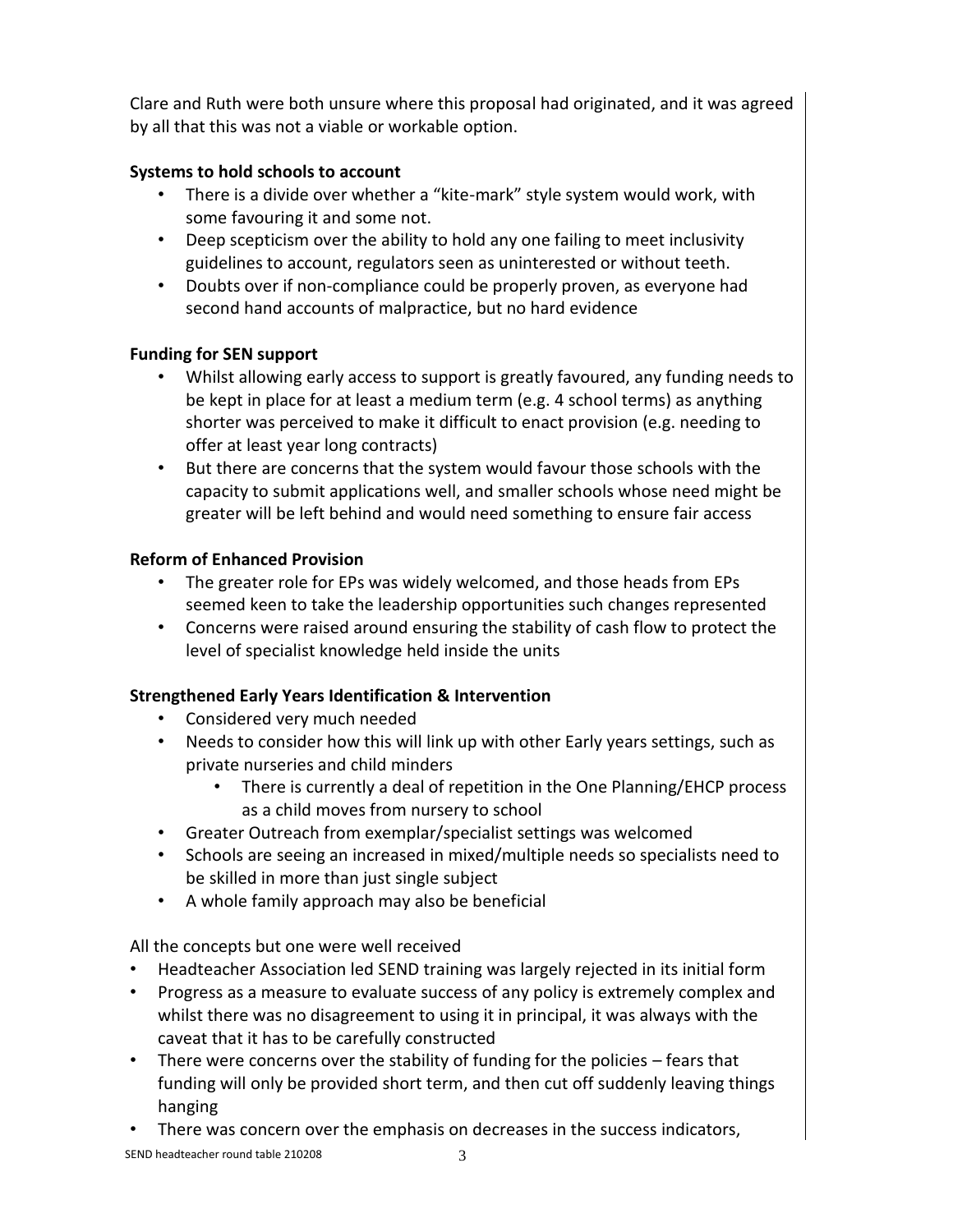- Particularly over the emphasis on reducing the level of plans feel this is a head in the sand approach
- There is also concern over ECC's ability to deliver change

There were multiple points not directly written into the policies that kept coming up in discussion across all policies

- Inclusion is considered the most important issue to resolve But scepticism was expressed over how enforceable any steps might be with Academy schools
- The system is at breaking point; underfunding of schools is endemic, and underfunding of SEN even more so.
- There is no clarity around how children get plans criteria are not clear and the process lacks transparency
- The Specialist Teacher Team is criticised over extreme variability in effectiveness and is said to need immediate intervention
- ECC can support schools through campaigns to educate parents on the SEN offer, e.g. awareness of Enhanced Provisions, new & different ways SEN provision can be met; defend schools from attacks based on attainment when they are more inclusive
- At ECC level, success is embedded in individual practitioners, and not in county systems

The group returned to the discussion around how the outcomes for children/young people with SEND are measured, with too much emphasis on attainment and not enough on progress and non-academic and social achievements.

There was also a continued debate about the varying approach to inclusion and how schools/academies may be held to account. It was noted that some "outstanding" schools may rarely be inspected as they are generally exempt from Ofsted inspection. Clare did note that the Local Authority is due a Local Area Inspection and this will feature the success – or otherwise – of how SEND provision is delivered on the county. However, there was still some scepticism that this would impact on individual schools.

It was agreed that developing a definition or statement of Inclusion in Essex, would be helpful.

Simon Mason felt that holding schools to account through challenge is unworkable and won't change practice, and that the focus should be on incentivising schools to be more effective around inclusion. He argued that if there was better use of funding, including huge resources from the Social Care budget, it would be possible to encourage and develop inclusive schools.

There was a discussion about the value of enhanced provisions and the need to guarantee sustainable funding for these settings. It was noted that there is a need to develop Enhanced Provisions, and also to enhance provision across the whole system, including schools working together in local areas.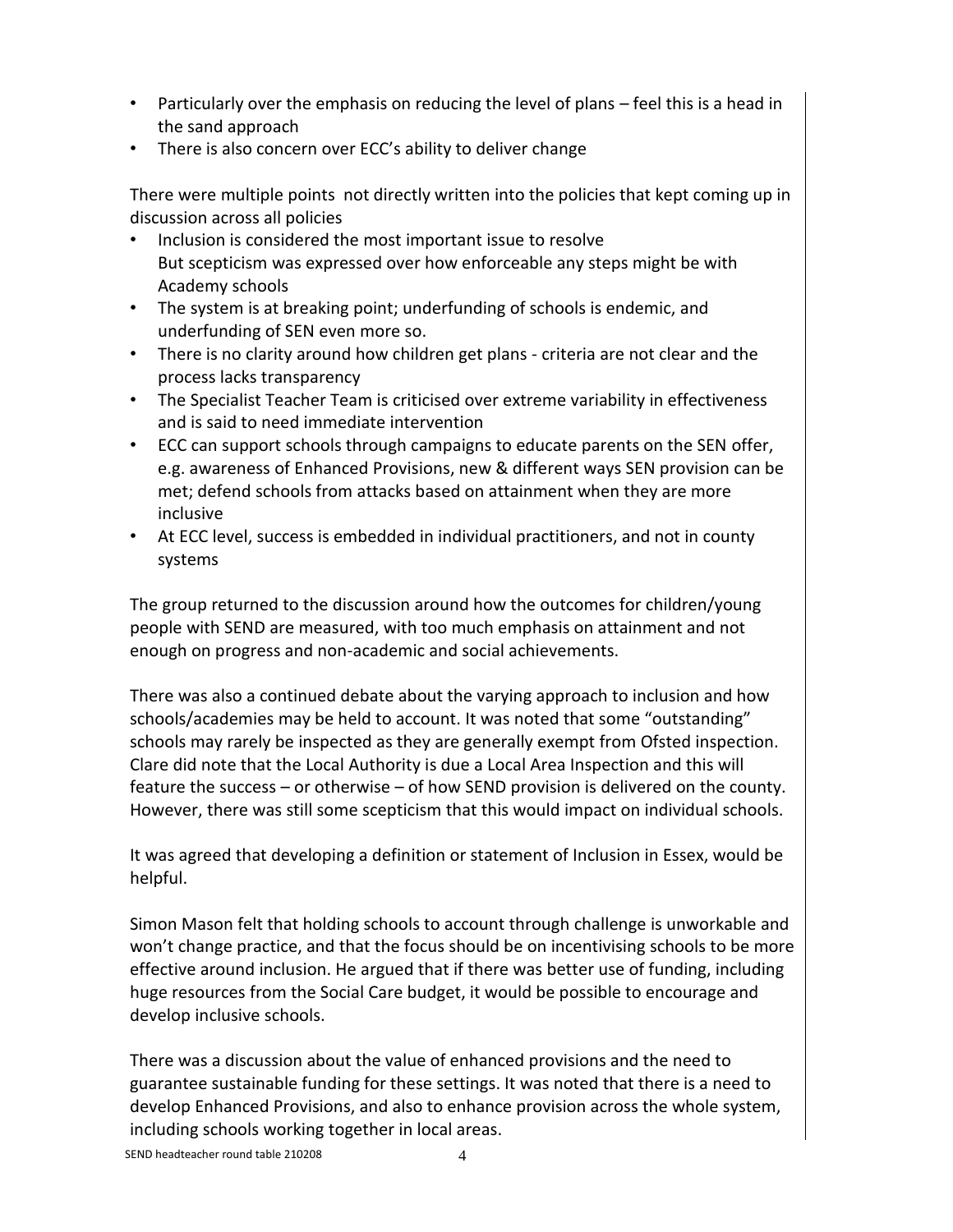It was agreed that if there is increased funding made available for more enhanced provision (through spend to save) there must be a clear and convincing case about what future savings will be made by targeting funding in this way. There was also a discussion and a clear desire to enhance all provisions so that they can meet the needs of the children and young people in their community

Matt reminded the group of the pressure on small schools in terms of capacity and lack of funding, compounded by the fact that parents with children with SEN will often choose a small school that they believe will be most suitable for their child. As a small unit, Matt's own enhanced speech and language provision also has very little capacity to undertake outreach work to support other schools.

It was noted that there are around 600 staff in the SEND team in the Local Authority. Many individuals are highly effective and valued, but it was stressed that the performance management of these teams needs to be better and more rigorous. Clare noted that the new quadrant team structure is partly designed to improve working across the SEND teams (including the Statutory Assessment Team, Specialist Teacher Team and Educational Psychology) and enabling the systems for SEND to be much more efficient and collaborative.

Clare explained that the SEND workforce has been overwhelmed by the transfer of EHCP reviews. This enormous piece of work is (at last) reaching its conclusion, which should immediately reclaim capacity in the system.

A secondary head suggested that there should be more engagement with young parents. Schools often have intelligence about previous pupils and should be able to target support for families more effectively.

There was a discussion about parental pressure – in some cases to drive EHCPs, and also the expectation that their child will have 1:1 support from an LSA. Parents sometimes/often expect their child's allocated funding to be spent in this way. Scott Holder noted that his school has overcome this problem by producing a finance report for each child with SEN which explains in detail how "their" funding is spent.

The group discussed the introduction of a Kitemark for SEND best practice. It was agreed that it was good for schools to be recognised when they are excellent at inclusion and supporting pupils with SEND, but the problem of being labelled a "SEND" school remains. However inclusive a school, a higher than average number of children with SEND will have an impact on the budget and, inevitably, on pupil achievement.

The group discussed whether EHCPs are unequal from school to schools. Whilst the SAS team are using the same criteria to determine the need for an EHCP, the decisions are made based on the evidence provided, and that can vary from school to school.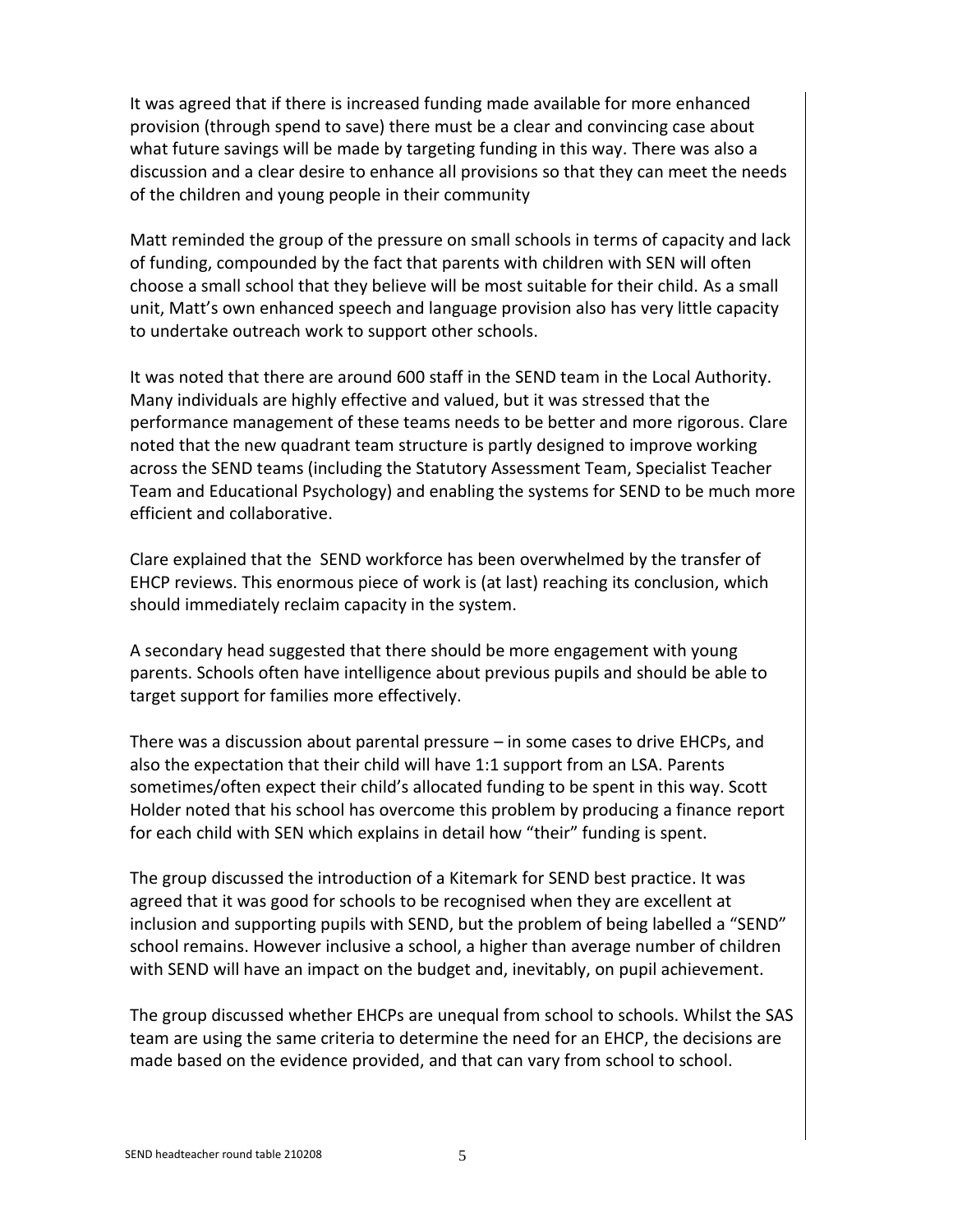### **3. INCLUSION DEFINITION FOR ESSEX**

Following a discussion at a recent ASHE council meeting, a secondary headteacher had drafted a proposed inclusion statement for Essex. The Roundtable members split into three, and each group considered what should be in an Essex definition for inclusion. It was agreed that the purpose of the statement was to ensure that every school/academy knows what the minimum expectations are in relation to SEND provision, and to allow schools (and the LA) to hold each other to account.

There was feedback from each group and a final (draft) statement was produced:

### **Draft Position Statement developed by Headteacher Roundtable**

#### **What we stand for**

Making sure that every child and young person in our schools, whatever their circumstance or ability, has a sense of belonging: feels respected, valued for who they are. .

Delivering education which supports and develops children so that they become positively participating citizens in society.

Ensuring we equip children with the skills, knowledge and confidence to enable them move on to the next phase of learning and life with success.

Understanding that there are different types of provision that a child may need at different points in their lives but that movement between provisions must have a specific purpose which will lead to better outcomes for them as they prepare for adulthood.

#### **We recognise**

That an inclusive approach with an appreciation of diversity and ambition for all to achieve to their full potential is essential to getting it right for every child and raising attainment for all.

That collectively we have a responsibility to provide for Essex children whatever their background and current circumstances and ensure that they receive a precise identification of their needs so that high quality teaching leads to positive outcomes for all.

That sometimes we may not have the appropriate provision or capacity to meet the needs of all children who want to come to our schools / academies or settings but that we will work together to ensure that this is addressed and leads to better practice in the future.

That there are currently capacity challenges with our PRU and Alternative Provision settings and our referral systems are outdate and must change.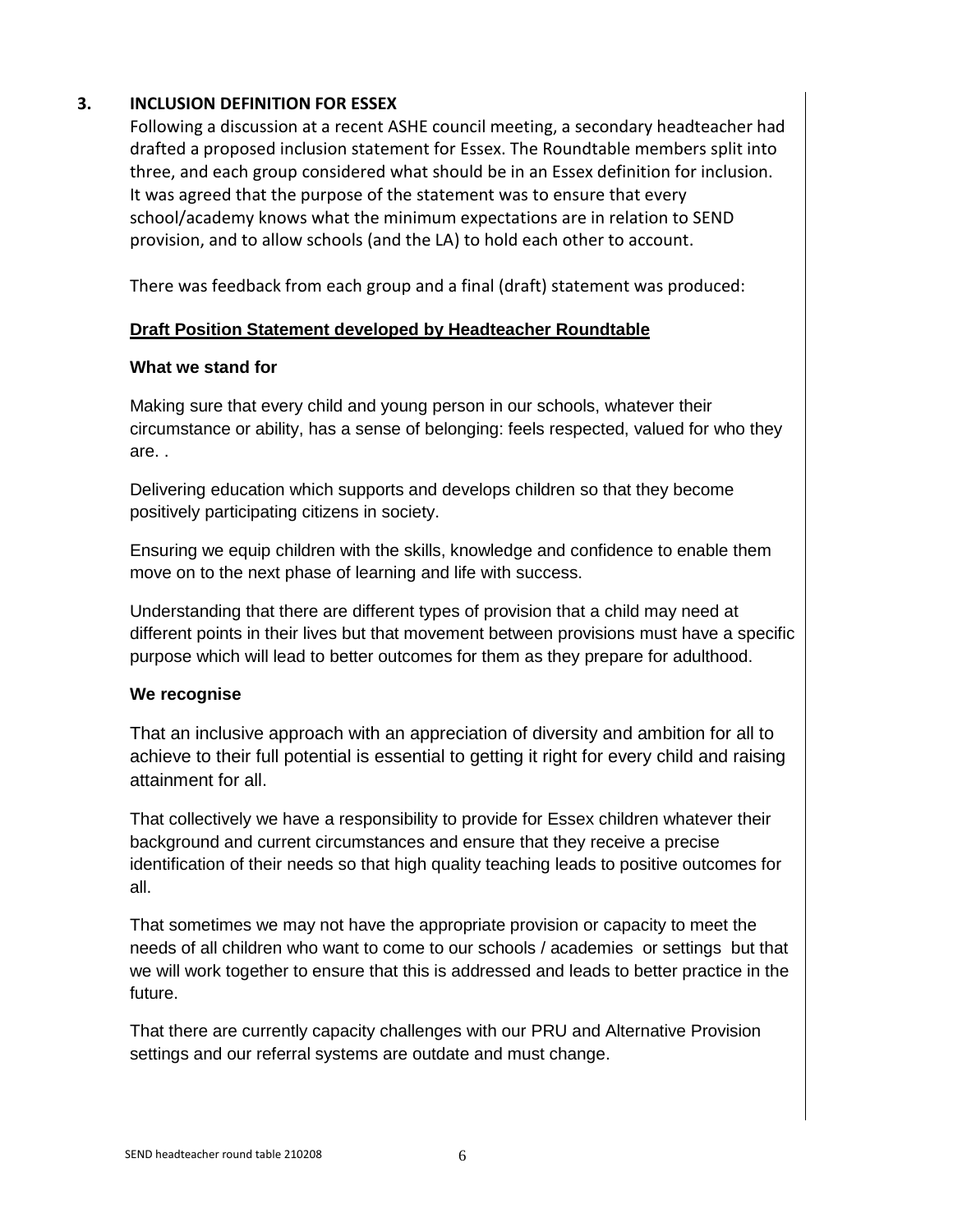#### **We strive**

To ensure that all schools, academies and setting are equally and effectively inclusive.

#### **We commit**

To challenge and be challenged by colleagues to justify our decisions and evidence our thinking in making them.

To honestly examine the way we do things in our own settings to become even more inclusive through systematically reviewing our practice and through working in partnership to review practice in other settings.

To agree to work collaboratively with our colleagues across the system to create a new way forward to meet the needs of all Essex children.

To actively seek and accept any learning, training and development on inclusion for our staff, engage with research and to share our own good practice generously.

To ensure that we follow not simply the letter of the law but also the spirit of the law so that we all put inclusive values into practice in all the decisions we make.

### **4. BARNET DOCUMENT – ORDINARILY AVAILABLE EDUCATIONAL PROVISION**

The London Borough of Barnett has produced (in 2016) guidance about their "ordinarily available" education provision for children and young people with SEND in maintained schools, academies, early education settings, sixth forms and FE colleges. The guidance documents describes the provision that should be available in state funded education settings and provides a baseline and common set of expectations about the provision for SEND.

It was agreed that this would be considered in more detail at the next meeting. However, the group did ask what the outcomes for children in SEND were in Barnet (ie is the guidance successful) and also asked for more research to be done into "successful" Local Authorities. Clare did stress that most LAs are struggling with their SEND provision and outcomes, and some are doing very much worse than Essex. Ruth Sturdy is visiting Barnet on 14<sup>th</sup> March to talk to them about this approach and will report back at the next meeting

### **5. NEXT STEPS**

- Ongoing engagement with school leaders and SENCOs
- Outcomes framework draft by beginning of Spring Term
- SEND Peer review Training 28<sup>th</sup> Feb review to begin after 16<sup>th</sup> March. Further training will follow
- Partnership SENCOs recruitment underway. Programme to begin in Summer term
- Visit to Barnet in March
- Identification of good practice on-going, mapping exercise underway.